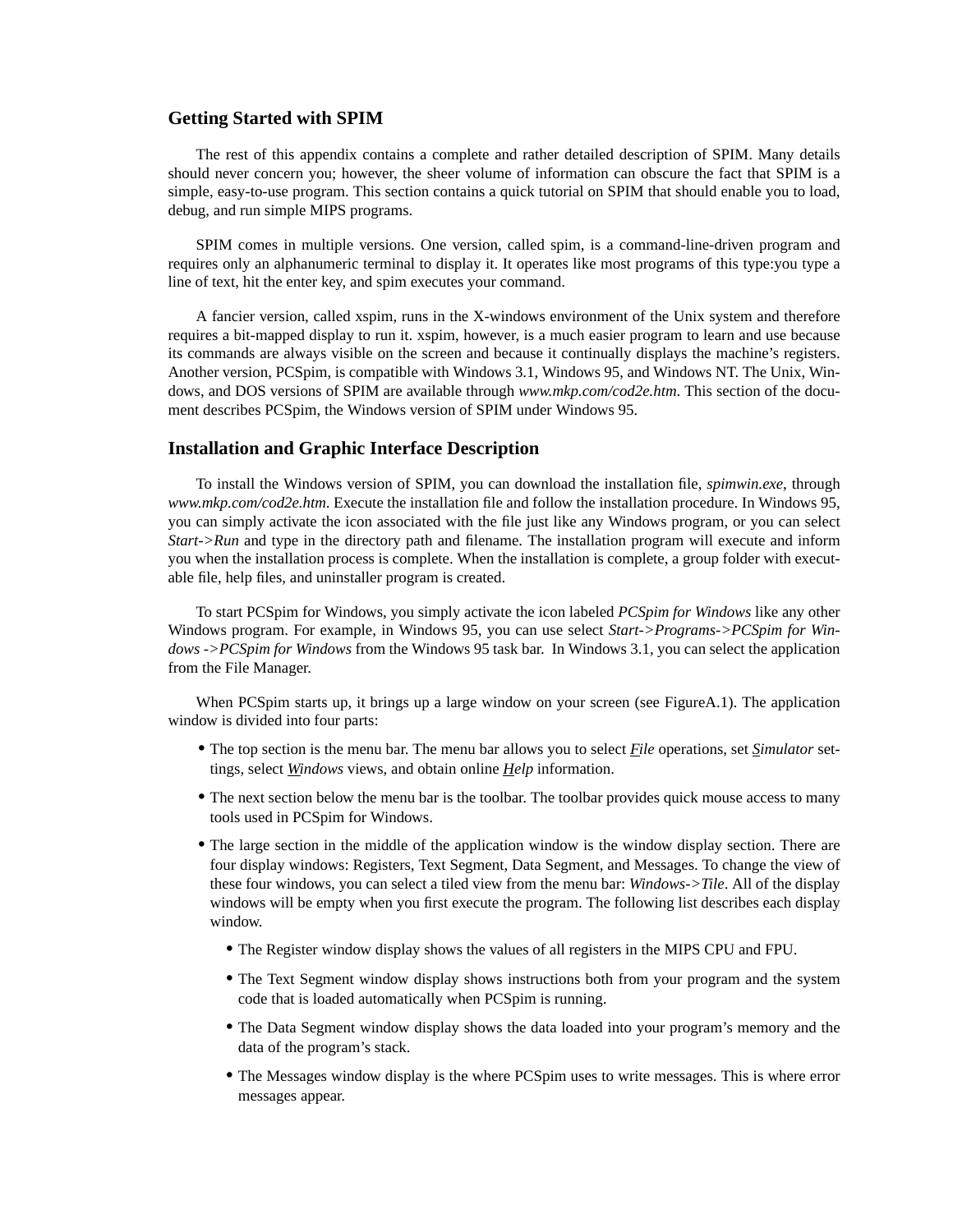| t≹ PCSpim<br>- 101                                                                                                                                                                                                                                                                                        |  |  |  |
|-----------------------------------------------------------------------------------------------------------------------------------------------------------------------------------------------------------------------------------------------------------------------------------------------------------|--|--|--|
| Simulator Window<br>File<br>Help                                                                                                                                                                                                                                                                          |  |  |  |
| $\vert \mathbf{u} \vert$<br>?<br> 2 <br>ID I<br>闩                                                                                                                                                                                                                                                         |  |  |  |
| $ \Box$ $\times$<br><b>Registers</b><br>PC<br><b>EPC</b><br>00400000<br>00000000<br>00000000<br>$=$<br>Cause<br>$=$<br>$=$                                                                                                                                                                                |  |  |  |
| $= 000000000$<br>$= 000000000$<br>$Status = 00000000$<br>HI<br>LO.<br>General Registers                                                                                                                                                                                                                   |  |  |  |
| R0<br>$(r0) = 0$<br>R8<br>(t0)<br>$= 0$<br>$R16$ (s0)<br>R<br>$\equiv$<br>- 0<br>R1<br>R9<br>$R17$ (s1)<br>$= 0$<br>(t1)<br>n<br>0<br>R<br>(at)<br>$\equiv$<br>$\equiv$<br>নি<br>r                                                                                                                        |  |  |  |
| - 미×<br><b>Starff</b> Text Segment                                                                                                                                                                                                                                                                        |  |  |  |
| [0x00400000]<br>jal 0x00400020 [main]<br>43:<br>0x0c100008<br>addu \$0, \$0, \$0<br>[0x004000004]<br>0x00000021<br>44:<br>45:<br>[0x00400008]<br>0x2402000a<br>addiu \$2, \$0, 10<br>[0x0040000c]<br>0x0000000c<br>syscall<br>46:<br>[0x00400010]<br>addu \$0, \$0,<br>0x00000021<br>\$0<br>47<br>۰.<br>Þ |  |  |  |
| -  □  ×<br><b>Data Segment</b>                                                                                                                                                                                                                                                                            |  |  |  |
| DATA<br>[0x10000000]<br>0x00000000<br>0x6c696146<br>0x20206465<br>0x6554000a<br>[0x10000010]<br>0x676e6974<br>0x44444120<br>[0x10000020]<br>0x74736554<br>0x44412067<br>0x000a4944                                                                                                                        |  |  |  |
| $ \Box$ $\times$<br>Messages                                                                                                                                                                                                                                                                              |  |  |  |
| See the file README for a full copyright notice.<br>Memory and registers have been cleared, and the simulator reinitial                                                                                                                                                                                   |  |  |  |
| D:\temp\dos\TESTS\Alubare.s has been successfully loaded                                                                                                                                                                                                                                                  |  |  |  |
|                                                                                                                                                                                                                                                                                                           |  |  |  |
| For Help, press F1<br>Bare=1; Pseudo=1; Mapped=1; LoadTrap=0                                                                                                                                                                                                                                              |  |  |  |

# **Figure A.1. PCSpim's window interface**

**•** The Status bar section is at the bottom of the application window. The status bar provides information and the current settings of the simulator.

# **SPIM Command-Line Options**

The Windows version of SPIM accepts the following command-line options:

-bare Simulate a bare MIPS machine without pseudoinstructions or the additional addressing modes provided by the assembler. Implies quiet.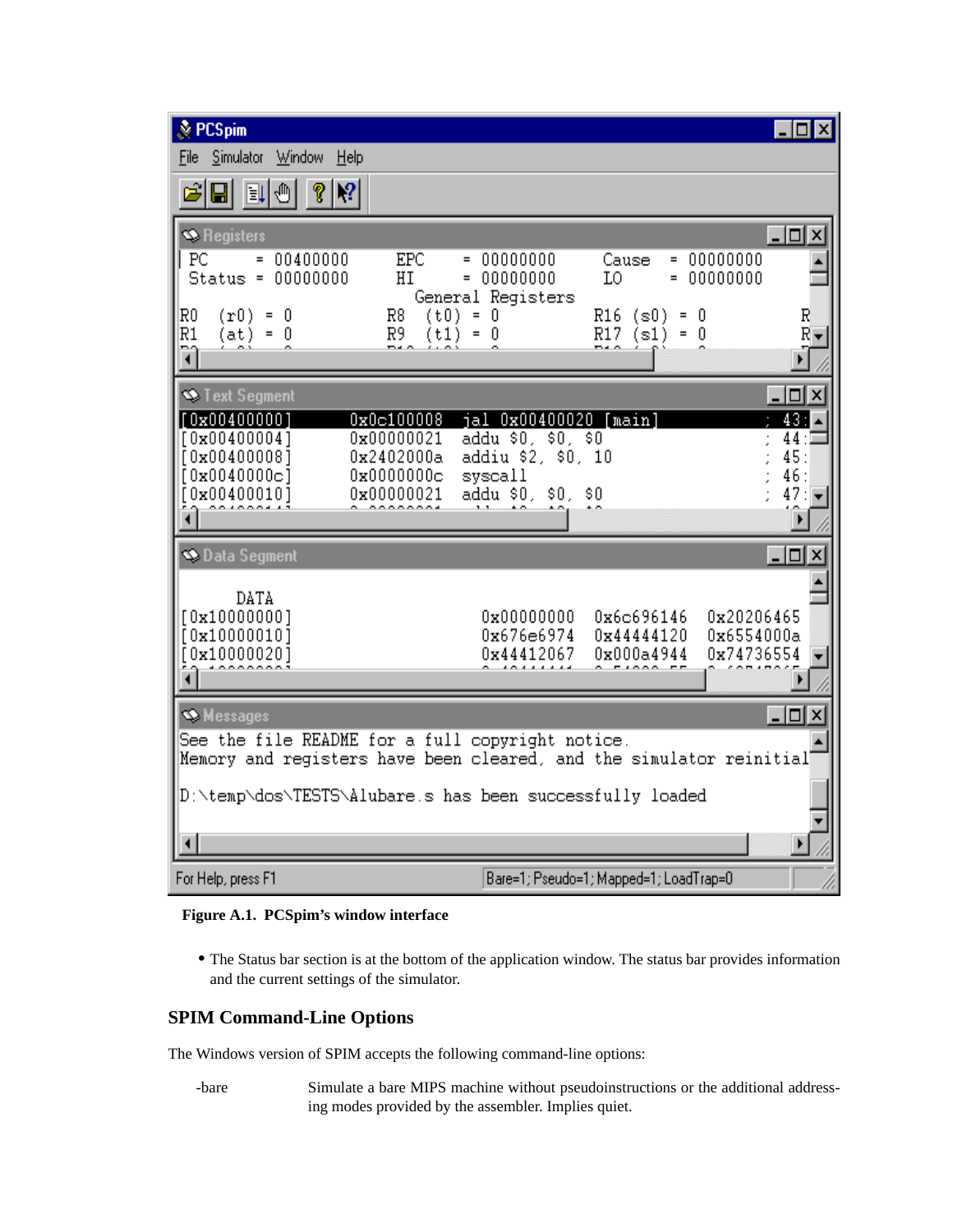| -asm                | Simulate the virtual MIPS machine provided by the assembler. This is the default.                                                                                                                                                                                                                                                                                                                                                                                                                                                                                                                                                                                                                                                                                |  |
|---------------------|------------------------------------------------------------------------------------------------------------------------------------------------------------------------------------------------------------------------------------------------------------------------------------------------------------------------------------------------------------------------------------------------------------------------------------------------------------------------------------------------------------------------------------------------------------------------------------------------------------------------------------------------------------------------------------------------------------------------------------------------------------------|--|
| -pseudo             | Allow the input assembly code to contain pseudoinstructions. This is the default.                                                                                                                                                                                                                                                                                                                                                                                                                                                                                                                                                                                                                                                                                |  |
| -nopseudo           | Do not allow pseudoinstructions in the input assembly code.                                                                                                                                                                                                                                                                                                                                                                                                                                                                                                                                                                                                                                                                                                      |  |
| -notrap             | Do not load the standard exception handler and start-up code. This exception handler<br>handles exceptions. When an exception occurs, SPIM jumps to location 80000080 <sub>hex</sub> ,<br>which must contain code to service the exception. In addition, this fi le contains start-<br>up code that invokes the routine main. Without the start-up routine, SPIM begins exe-<br>cution at the instruction labeled __start.                                                                                                                                                                                                                                                                                                                                       |  |
| -trap               | Load the standard exception handler and start-up code. This is the default.                                                                                                                                                                                                                                                                                                                                                                                                                                                                                                                                                                                                                                                                                      |  |
| -noquiet            | Print a message when an exception occurs. This is the default.                                                                                                                                                                                                                                                                                                                                                                                                                                                                                                                                                                                                                                                                                                   |  |
| -quiet              | Do not print a message at exceptions.                                                                                                                                                                                                                                                                                                                                                                                                                                                                                                                                                                                                                                                                                                                            |  |
| -nomapped_io        | Disable the memory-mapped I/O facility. This is the default.                                                                                                                                                                                                                                                                                                                                                                                                                                                                                                                                                                                                                                                                                                     |  |
| -mapped_io          | Enable the memory-mapped I/O facility. Programs that use SPIM syscalls to read<br>from the terminal <i>cannot</i> also use memory-mapped I/O.                                                                                                                                                                                                                                                                                                                                                                                                                                                                                                                                                                                                                    |  |
| -fi le              | Load and execute the assembly code in the fi le.                                                                                                                                                                                                                                                                                                                                                                                                                                                                                                                                                                                                                                                                                                                 |  |
| -execute            | Load and execute the code in the MIPS executable fi lea.out. This command is only<br>available when SPIM runs on a system containing a MIPS processor.                                                                                                                                                                                                                                                                                                                                                                                                                                                                                                                                                                                                           |  |
| -s <seg> size</seg> | Sets the initial size of memory segment seg to be size bytes. The memory segments<br>are named: text, data, stack, ktext, and kdata. The text segment contains instructions<br>from a program. The data segment holds the program's data. The stack segment holds<br>its runtime stack. In addition to running a program, SPIM also executes system code<br>that handles interrupts and exceptions. This code resides in a separate part of the<br>address space called the kernel. The ktext segment holds this code's instructions, and<br>kdata holds its data. There is no kstack segment since the system code uses the same<br>stack as the program. For example, the pair of arguments -sdata 2000000 starts the<br>user data segment at 2,000,000 bytes. |  |
| $-l <$ seg $>$ size | Sets the limit on how large memory segment seg can grow to be size bytes. The mem-                                                                                                                                                                                                                                                                                                                                                                                                                                                                                                                                                                                                                                                                               |  |

## **Loading and Running a Program**

Let's see how to load and run a program. The first thing to do is to select the open file icon from the toolbar. Alternatively, you can select from the menu bar: *File->Open*. A file open dialog box will appear for you to select the appropriate assembly file. Select the appropriate assembly file and click on the button labeled *Open* in the dialog box. If simulator settings are not correct for the fi le, and it fails to load, PCSpim will provide you an opportunity to change simulator settings and automatically reload the file.

ory segments that can grow are data, stack, and kdata.

If you change your mind, click on the button labeled *Cancel*, and PCSpim removes the dialog box. When you load an assembly file, PCSpim removes dialog box, then loads your program and redraws the screen to display its instructions and data. If you have not done so, change the view of the four display windows to a tiled format by selecting from the menu bar: *Windows->Tile*. You should be able to see the program in the Text segment window display.

Each instruction in the Text segment window display is shown on a line that looks like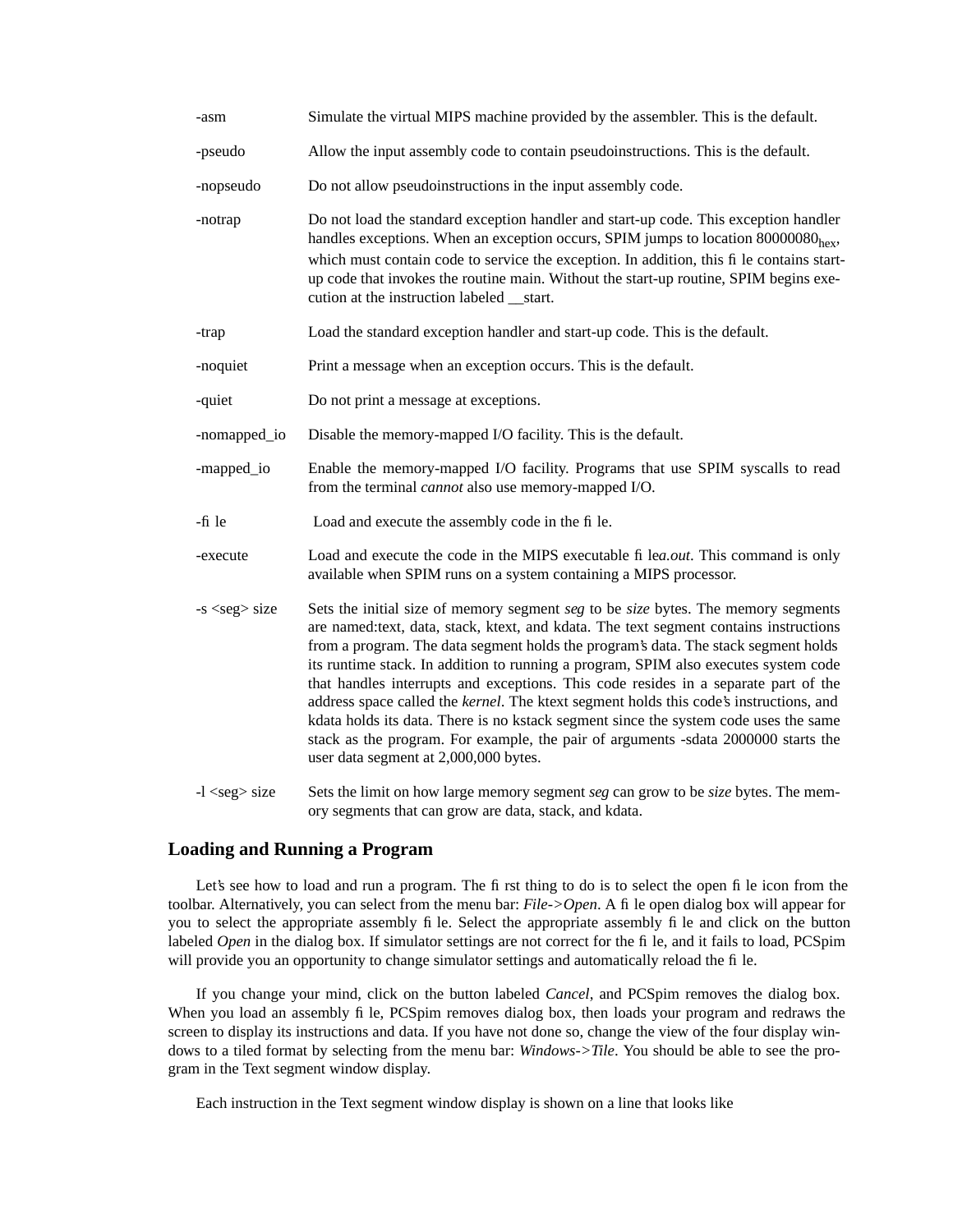#### [0x00400000] 0x8fa40000 lw \$4, 0 (\$29); 89: lw \$a0, 0 (\$sp)

The first number on the line, in square brackets, is the hexadecimal memory address of the instruction. The second number is the instruction's numerical encoding, again displayed as a hexadecimal number. The third item is the instruction's mnemonic description. Everything following the semicolon is the actual line from your assembly file that produced the instruction. The number 89 is the line number in that file. Sometimes nothing is on the line after the semicolon. This means that the instruction was produced by SPIM as part of translating a pseudoinstruction.

To run your program, click on the *Go* button in the toolbar. Alternatively, you can select *Simulator->Go* from the menu bar. Your program will begin execution. If you want to stop the execution of your program, select *Simulator->Break* from the menu bar. Alternatively, you can type *Control-C* when PCSpim application window is in focus. A dialog box will appear and ask if you want to continue execution. Select *No* to break the execution. Before doing anything, you can look at memory and registers contents in the Register display window to find out what your program was doing. When you understand what happened, you can either continue the program by selecting *Simulator->Continue* or stop your program by selecting *Simulator- >Break* from the menu bar.

If your program reads or writes from the terminal, PCSpim pops up another window called the console. All characters that your program writes appear on the console, and everything that you type as input to your program should be typed in this window.

Suppose your program does not do what you expect. What can you do? SPIM has two features that help debug your program. The first, and perhaps the most useful, is single-stepping, which allows you to run your program an instruction at a time. Select *Simulator->Single\_Step* to execute only one instruction. Alternatively, you can press the F10 function key to single step. Each time you step through a program, PCSpim will execute the next instruction in your program, updates the display, and returns control to you. You can also choose the number of instructions in your program to step by selecting *Simulator->Multiple\_Step* instead of single stepping through your program. A dialog box will appear and ask you the number of instructions to step.

What do you do if your program runs for a long time before the bug arises? You could single-step until you get to the bug, but that can take a long time, and it is easy to get so bored and inattentive that you step past the problem. A better alternative is to use a breakpoint, which tells PCSpim to stop your program immediately before it executes a particular instruction. Select *Simulator->Breakpoints* from the menu bar. The PCSpim program pops up a dialog box window with two boxes. The top box is for you to enter breakpoint address and the second box is a list of active breakpoints. Type in the first box the address of the instruction at which you want to stop. Or, if the instruction has a global label, you can just type the name of the label. Labeled breakpoints are a particularly convenient way to stop at the first instruction of a procedure. To actually set the breakpoint, and click on the button labeled *Add*. When you are done adding breakpoints, click on the button labeled *Close*. You can then run your program.

When the simulator is about to execute the breakpointed instruction, PCSpim pops up a dialog box with the instruction's address and asks if you want to continue the execution. The *Yes* button continues running your program and the *No* button stops your program. If you want to delete a breakpoint, you can select *Simulator->Breakpoints* from the menu bar, click on the address in the dialog box, and click on the button labeled *Remove*.

Single-stepping and setting breakpoints will probably help you find a bug in your program quickly. How do you fix it? Go back to the editor that you used to create your program and change your source file. After you have made the changes to your source file, simply reload it into PCSpim for Windows by choosing*Simulator->Reload<filename>* from the menu bar. This causes PCSpim to clear its memory and registers and return the processor to the state it was in when PCSpim first started. Once the simulator has reinitialized itself, it will reload your recently modified file.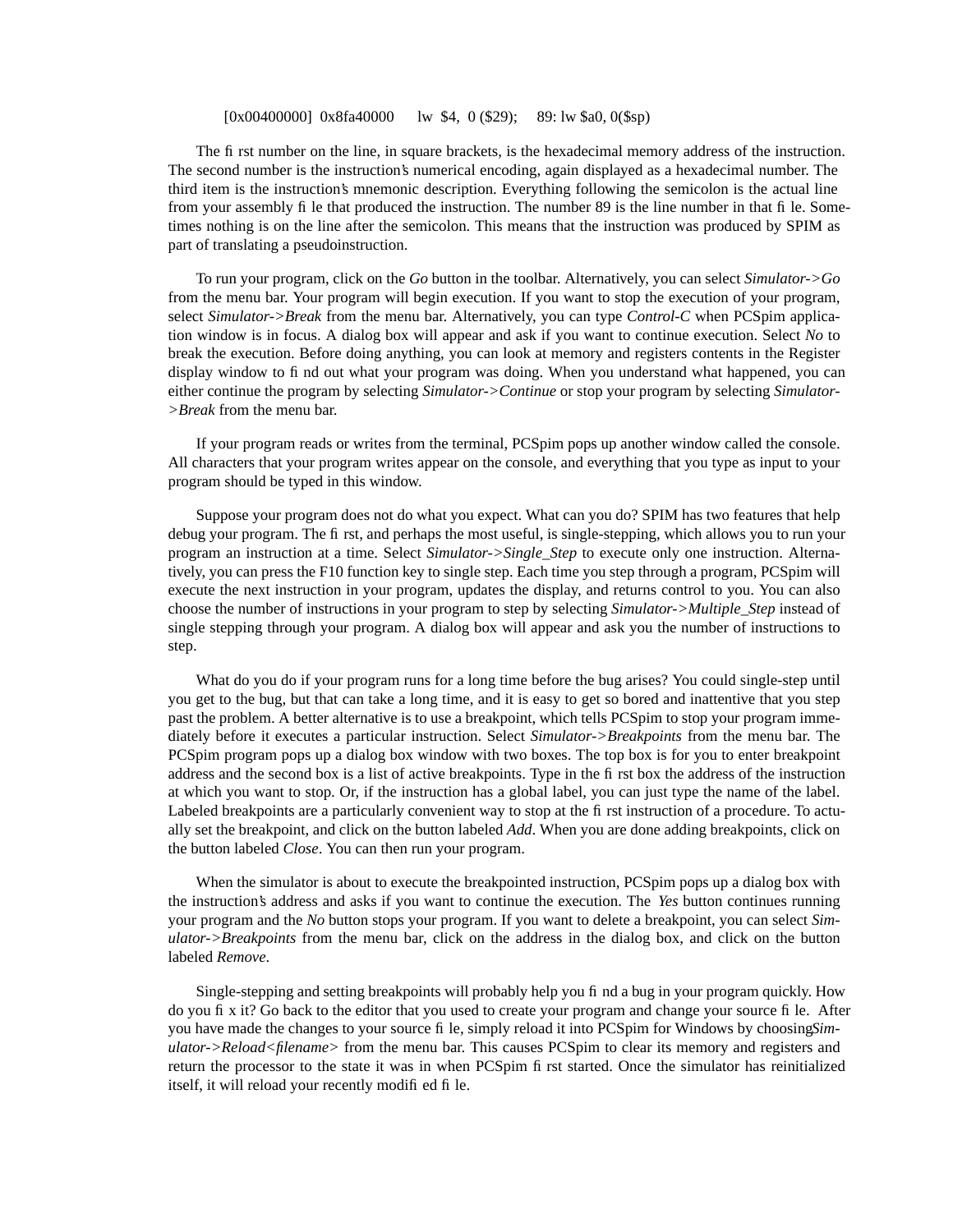| <b>Settings</b>                                                                                                          |              |
|--------------------------------------------------------------------------------------------------------------------------|--------------|
| Display<br>$\nabla$ Save window positions<br>General registers in hexadecimal<br>Floating point registers in hexadecimal | 0K<br>Cancel |
| Execution                                                                                                                |              |
| $\nabla$ Bare machine<br>$\nabla$ Mapped I/O                                                                             |              |
| $\nabla$ Allow pseudo instructions<br><b>Quiet</b>                                                                       |              |
| Load trap file                                                                                                           |              |
| $I$ rap file:                                                                                                            |              |
| C:\spimwin\trap.handler                                                                                                  | Browse       |
|                                                                                                                          |              |

**Figure A.2. PCSpim simulator setting dialog box**

PCSpim performs other functions that are occasionally useful. When you are more comfortable with PCSpim, you should look at the description in the online help to see what they do and how they can save you time and effort. You can view the online help available with the simulator by selecting *Help->Help\_topics* from the menu bar.

## **Simulator Setting**

PCSpim has a graphical interface to view the current setting of the simulator (see FigureA.2). When you start PCSpim, you do not have to enter with any command line parameters. However, you should check your simulator settings either on PCSpim's status bar or the simulator setting dialog box before you load your program. To view or change PCSpim settings in the simulator setting dialog box, select *Simulator- >Settings* from the menu bar.

It is very important to set the simulator in the correct setting for your program. PCSpim determines how to load and how your program executes from these settings, so an incorrect setting may cause errors when you run your program. If the simulator setting is incorrect and the program is unable to load correctly, PCSpim allows you to change the simulator settings and reload your program. If you want to change PCSpim settings after you load your program, you should reload your program by selecting *Simulator- >Reload* from the menu bar.

The following paragraphs describes the operation of each of the settings in the simulator setting dialog box shown in Figure A.2. Most of the functions are similar to SPIM, its counterparts in the terminal interface version without the graphical interface.

#### **• Display**

You can select to view the register contents in decimal or hexidecimal notation. If the check boxes for general registers or floating point registers are selected, a check mark will appear and the register contents will be displayed in hexidecimal notation.

#### **• Save window positions**